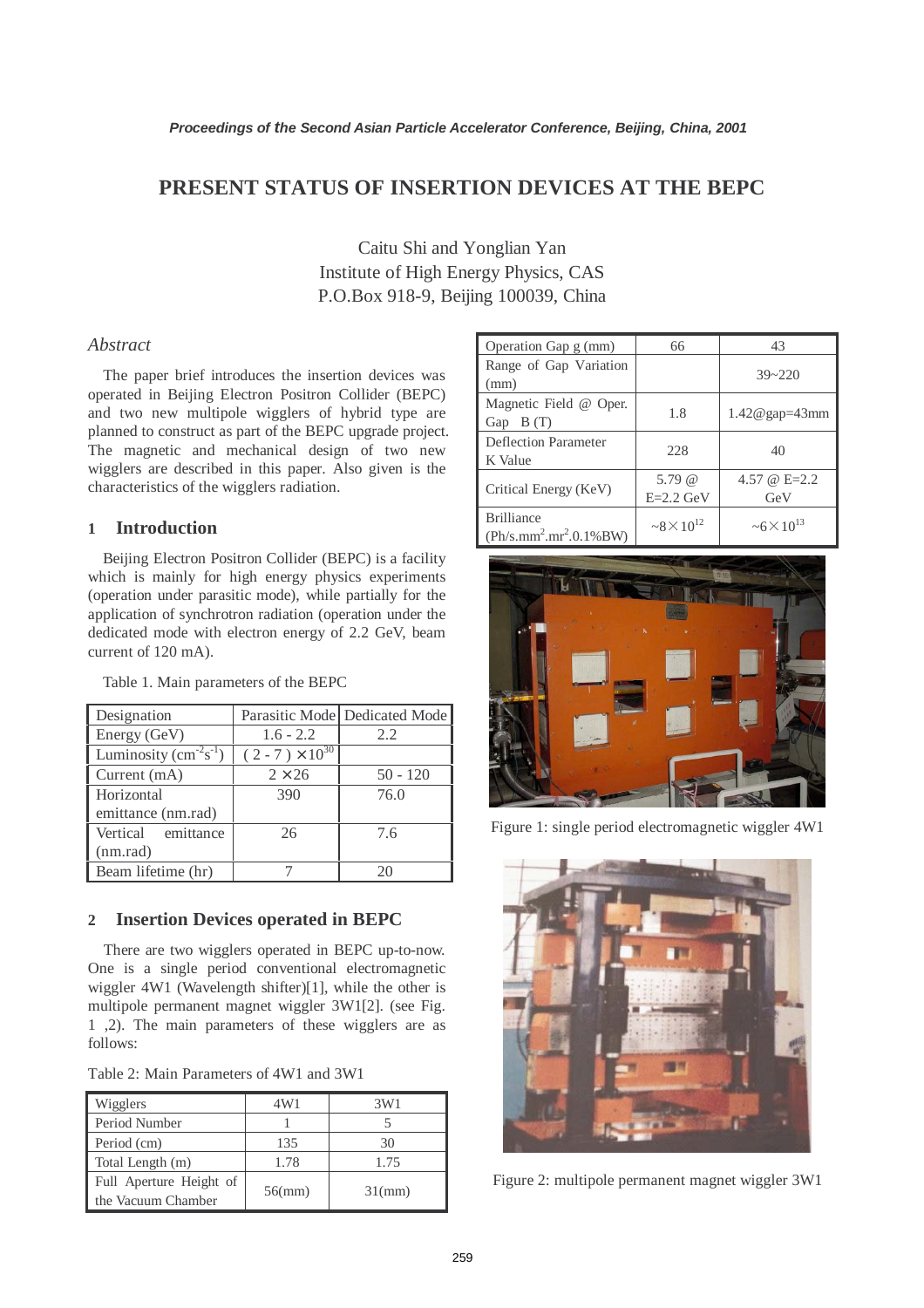#### **3 BEPC Upgrade Program**

BEPC will be upgraded to BEPC II in the near future. The brightness for high-energy physics experiments will increase one order, and the electron energy for Synchrotron Radiation Dedicated Mode will be upgraded to (2.5 GeV, 300 mA) or (2.8 GeV, 200 mA). During the period of the BSRF upgrade project, two new multipole permanent magnet insertion devices are planned to constructed. To enhance the photon brightness and photon energy of synchrotron radiation, one (1W1) is a out-of-vacuum wiggler which will be installed in the  $1<sup>st</sup>$  quadrant, and from which two beamlines for XAFS and Diffusion Scattering station, respectively, will be elicited; the other (4W2) is primarily designed as a In-Vacuum Wiggler[3,4,5], which will be installed in the straight line in the  $4<sup>th</sup>$ quadrant of the storage ring, and from which one



Figure 3: layout of new wigglers in BEPC



Figure 5: The magnetic field distributions at the midplane of 4W2

beamline for high pressure diffraction station will be elicited (see Fig. 3).

#### **4 Magnetic and mechanical Design**

These two new insertion devices will be hybrid multipole C-type structure wigglers[6,7]. The peak magnetic field specified for the 1W1 is 1.4 Tesla at 39mm gap, and the 4W2 is 1.8 Tesla when 12mm minimum gap.

The wigglers magnetic field calculation has been finished with Pandira 2D and the approximate analytical expressions of 3-dimensions[8,9]. The magnetic field distributions at the midplane for two wigglers are illustrated in Fig. 4 and 5. The specification for the new wigglers is given in Table 3. The 3D mechanical structure from two wigglers are illustrated in Figure 6 and 7.



Figure 4: The magnetic field distributions at the midplane of 1W1



Figure 6: The 3D sketch map of 1W1